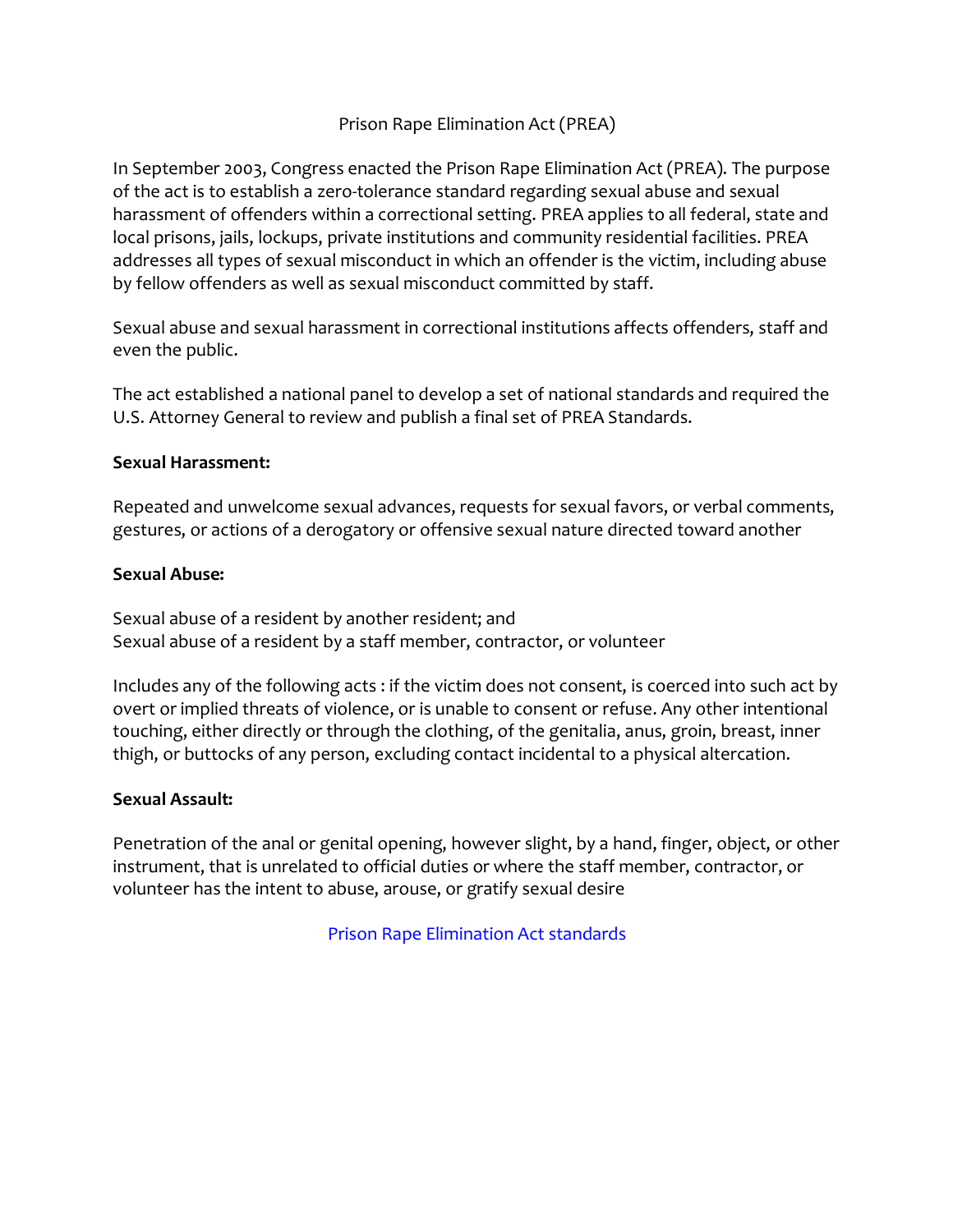# CCJDC PREA Policy

The Camden County Juvenile Detention Center (CCJDC) has enacted policies to establish a zero- tolerance of sexual abuse and sexual harassment in its facility, to ensure that all allegations of sexual abuse or sexual harassment are referred for investigation.

Additional CCJDC policies related to PREA compliance include:

The CCJDC has a designated PREA Coordinator. That person is charged with development, implementation, and oversight of the efforts to comply with the PREA standards. The PREA Coordinator is responsible for overseeing efforts to eliminate sexual abuse and sexual harassment at the Camden County Juvenile Detention Center.

The primary responsibilities of the PREA Coordinators are: Monitor facility efforts to eliminate the occurrence of sexual abuse and sexual harassment in its facility;

Review agency policies and procedures to ensure they are in compliance with federal and state laws and PREA standards;

Report all allegations of sexual abuse and sexual harassment, including third-party and anonymous reports, to the designated investigators at the facility.

Multiple ways of Reporting Sexual Abuse and Sexual Harassment:

The Camden County Juvenile Detention Center has also provided multiple ways for juveniles to report abuse or harassment to a public, private entity or office that is not part of the facility, and that is able to receive and immediately forward juvenile reports of sexual abuse and sexual harassment to facility officials, allowing the juvenile to remain anonymous upon request.

Juveniles detained solely for civil immigration purposes shall be provided information on how to contact relevant consular officials and relevant officials at the Department of Homeland Security.

Staff shall accept reports made verbally, in writing, anonymously, and from third parties and shall promptly document any verbal reports.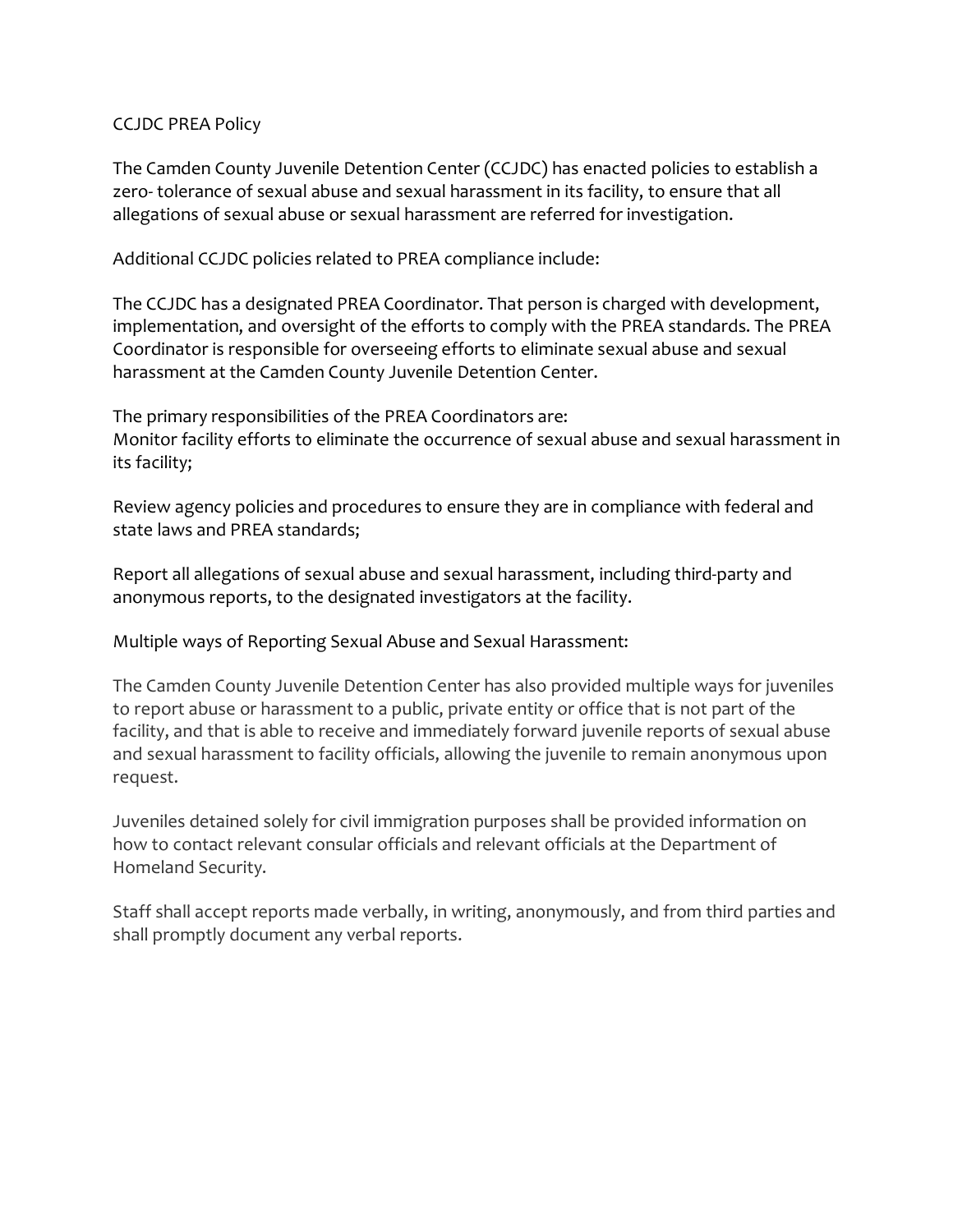## Multiple ways for the juvenile to report

Write a grievance Report to a Coach Report to the Nurse Report to a Teacher Report to the Captain Report to the Sergeant Report to Administration Report to the Pod Officer Report to the Social Worker Report to Food Service Worker Report to the Licensed Clinical Soc. Worker Allow resident to make anonymous private phone call Tell a parent Tell a friend Tell a volunteer Tell your lawyer Tell a family member Mail an anonymous letter to Administration

Institutional Abuse Hotline (877) 652 – 2873 Camden County Crisis Hotline (866) 295 – 7378 National Sexual Assault Hotline (800) 656 – 4673 Camden County Prosecutors Office (856) 225 - 8400 Division of Child Protection & Permanency Hotline (877) 652 – 2873

CCJDC Annual Review of PREA report :

http://www.camdencounty.com/corrections/juveniledetentioncenter.

# **Q. Investigations**

1. Upon learning of an alleged incident of sexual abuse or sexual harassment against a juvenile, the Administrator or designee shall immediately report the allegation to the Camden County Prosecutors Office by telephone.

2. The Camden County Prosecutors Office shall determine whether the allegation involves conducts that:

a) Constitutes sexual abuse, in which case responsibility for investigating the allegation shall lie with the Administrator or designee

b) Constitutes sexual harassment, or otherwise is deemed to be a PREA violation that does not rise to the level of sexual abuse, in which case the allegation shall be referred to the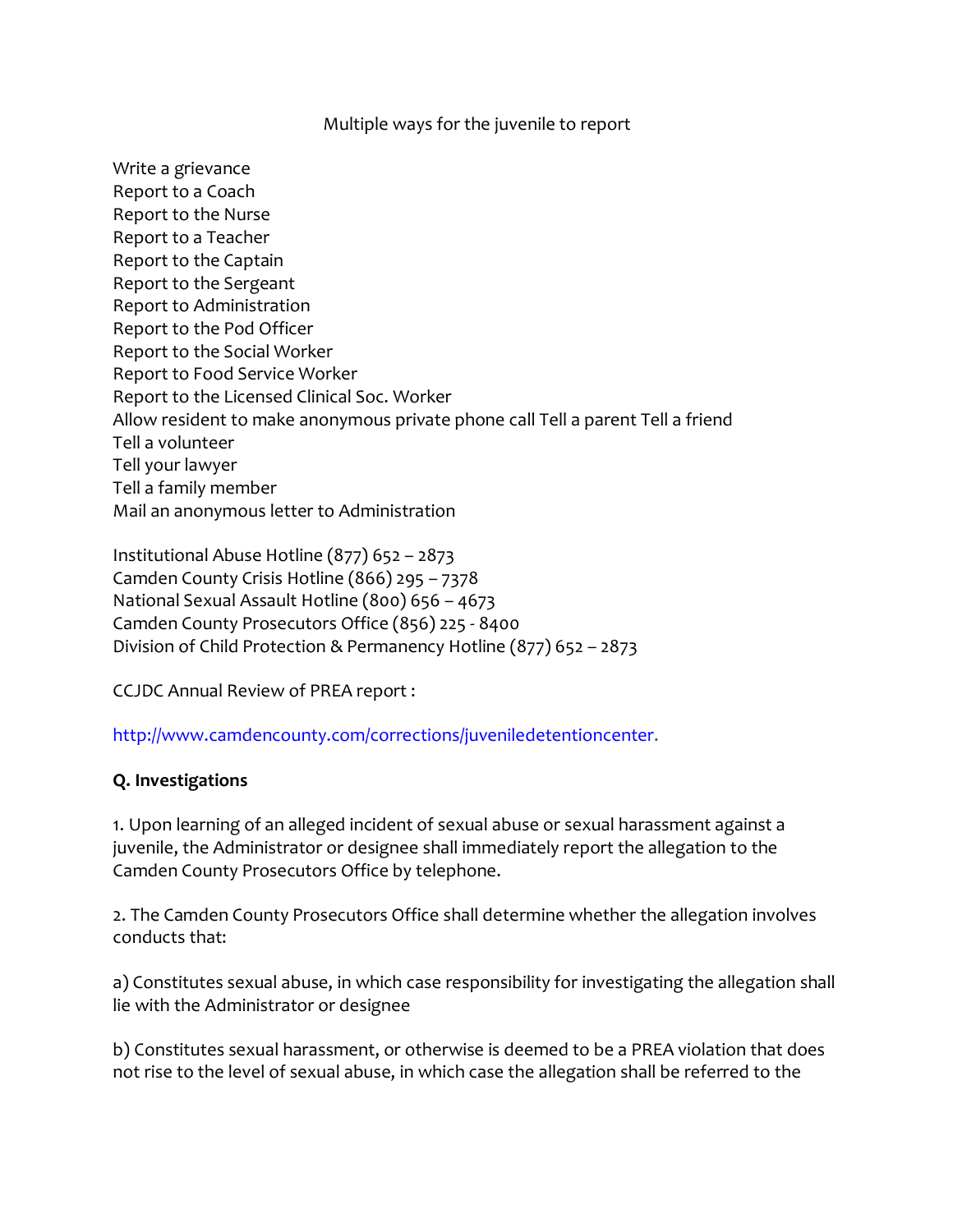Administrator or designee, as appropriate, for a Facility PREA Investigation (FPI), as provided for in Section 16.3; or

c) Is not a violation of PREA, but would otherwise warrant an investigation, in which case shall log the matter in as a non-PREA case; or

d) Is so inconsequential as to not warrant any formal investigation, in which case the matter shall be referred back to the Administrator.

Section 16.3

CCJDC Policy – Investigations 1.2, Investigation of abuse 8.3 Facility PREA Investigation (FPI)

1. Upon referral for an FPI under Section 16(b)2, above, the Administrator, as appropriate, shall assign the case for investigation to the Chief who has received PREA incident investigation training.

2. If at any time during the course of an FPI facts emerge which indicate possible sexual abuse, the Chief shall immediately refer the matter to the Administrator for a consultation and any recommendation.

Section 16.4 115.371 Scope of investigation

All investigations under this Part 5A shall comply with the provisions of 115.371, Criminal and

administrative agency investigations.

Section 16.5 115.352 Written findings; investigation time limits: Forwarding finding to Administrator and Chief of Operations

1. At the conclusion of a PREA investigation the Administrator, shall issue written findings documenting that the allegations have been determined by the preponderance of the evidence to be either:

(a) Substantiated; (b) Unsubstantiated; or (c) Unfounded.

2. Absent circumstances requiring additional time, an investigation will be completed within 90 days of the determination under the provisions of Section 16.2(b)1, below; and an FPI will be completed within 30 days of assignment under the provisions of Section 16.3(a).

3. An investigation may be extended upon a determination that more time is necessary in order for it to be concluded properly.